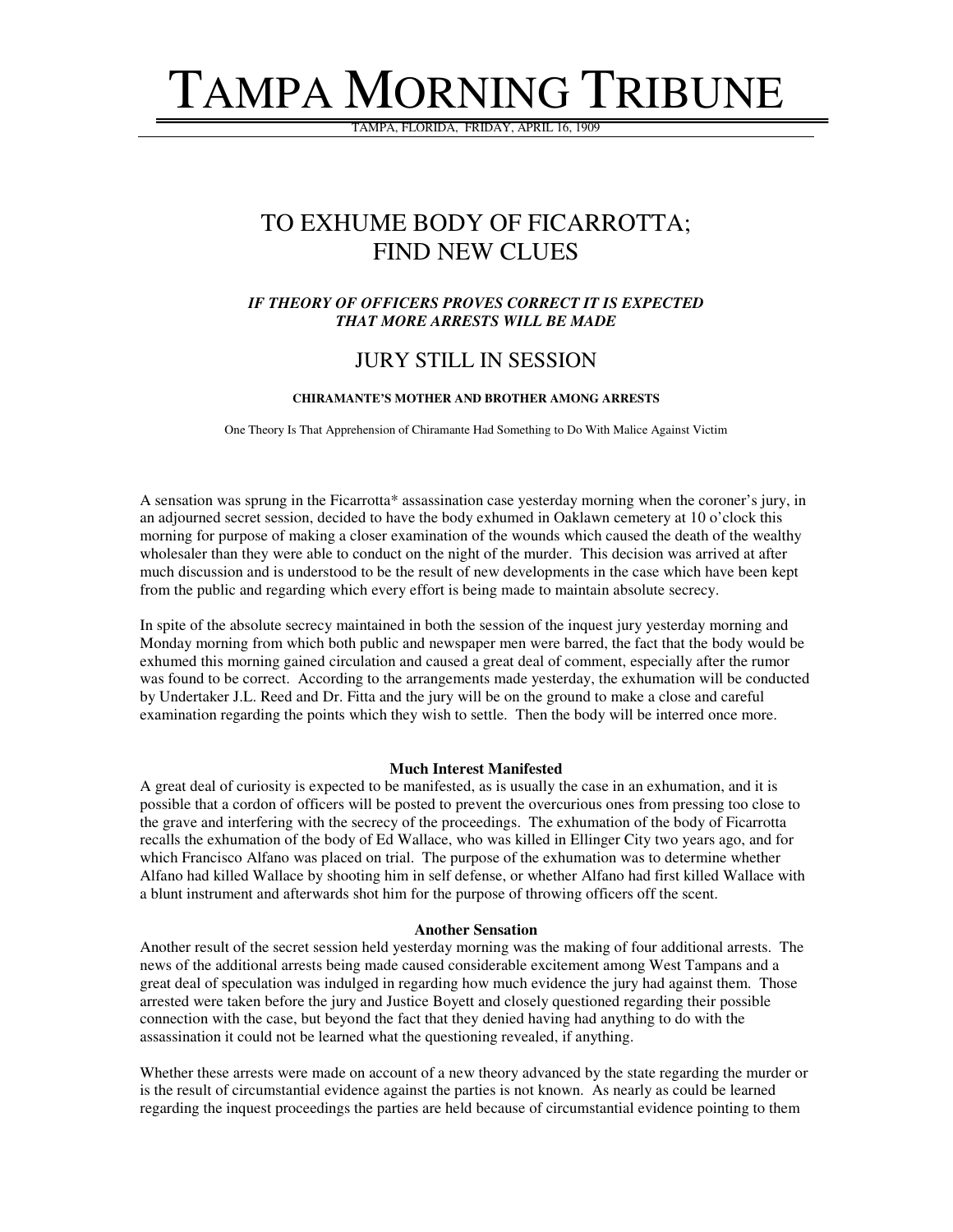either as being principals or accomplices to the murder. But the idea that the arrests were made on account of new theory by the state is strengthened by that two of the parties arrested are the mother and brother of Orniferio Chirmante, the man now in jail pending trial for the murder of B. LaBella, the wealthy New York broker. The others arrested besides Chirmante's mother and his brother, Paolo Chirmante, were Castenzo Vallone, Vicente Greco and Castenge Ficarrotta, the latter being a cousin of the murdered man. The Vincente Greco arrested is not the V. Greco who is a wealthy property owner in Ybor City, and so far as known, is not related to him, the latter Mr. Greco being in Ybor City at the time of the assassination of Ficarrotta.

#### **Cases are Connected**

Thus it seems that the murder of B. LaBella for his money and the assassination of G. Ficarrotta for causes at present unknown, are intimately connected, and this theory has been gaining ground among officers for some time. In what way the two are connected is not known, but it is believed possible that Ficarrotta was killed on account of possible assistance which he may have rendered officers in the arrest of Chiramonte and it is also rumored that some of Chiramante's friends or relatives or some society Chiramante may have gone to Ficarrotta for money toward raising a sum with which to defend Chiramante and that, when Ficarrotta refused to contribute, his assassination was arranged.

Just what is known by the officers which may connect the two cases, they will not give out, but it is declared that the officers and coroner's jury are in possession of a great deal of information which they are keeping strictly secret and which would cause a profound sensation throughout the city. Why the cousin of Ficarrotta should be mixed up in the murder is a matter of conjecture among outsiders, but it is believed that the coroner's jury is in possession of this information. Two new witnesses were examined yesterday besides those who were heard Monday. It is stated that Vellone is held in jail principally as a witness, and Sheriff Jackson stated Wednesday that Senlito Renezro, the man held by the jury of inquest on Monday, is in jail for the same cause. This makes nine arrests in the Ficarrotta case, five being held in jail and four being turned loose.

#### **League of Citizens**

There has been a persistent rumor on the streets for several days that a league of citizens for the purpose of assisting the officers in maintaining law and order in this city and for the purpose of assisting in hunting down the murderers of Ficarrotta has been formed or is about to be formed. Every effort has been made to verify the report, but those who have been heard to speak of the matter when gone to by newspaper men have either denied any knowledge of same or have declared that they were not at liberty to state what they knew or who is behind the movement. If there is such a movement on foot, it is being kept very quiet. Sheriff Jackson, Solicitor Raney and other officials declare that they have heard nothing of the matter, but Sheriff Jackson admits that this is a case where he is compelled in a large measure to rely on aid furnished by outsiders.

Every effort is being made by Sheriff Jackson, the coroner's jury and the officers on the job to catch the right men as soon as possible, the officers on the case being required to report to Sheriff Jackson at frequent intervals for suggestions and advice. Frequent conferences are held with Justice Boyett, Deputy Sheriff George Bell, who has been working on the case ever since Saturday night, declares that he has been able to eat only one meal home a day since Monday and has lost a great deal of sleep. Mr. Bell is being assisted by Deputy James Keggin, formerly a member of the police force, while Marshall Logan of the West Tampa department, and F. Gonzalez, Judge Boyett's constable are working night and day on the case. Gonzalez made all the arrests yesterday morning with the exception of one.

#### Ruin's City's Reputation

Every citizen of West Tampa is aroused over the murder of Ficarrotta, coming so soon after the murder of Antonio Urso by Antonio Dechedue (\*) and murder of B. LaBella, of which Orniferio Chiramante is accused. They realize that such a series of murders, if kept up for long, will ruin the reputation of the city and decrease property values. Every effort is being made among Americans to bring the murders to justice, and Ficarrotta has scores of friends among his own countrymen who are enthusiastically co-operating.